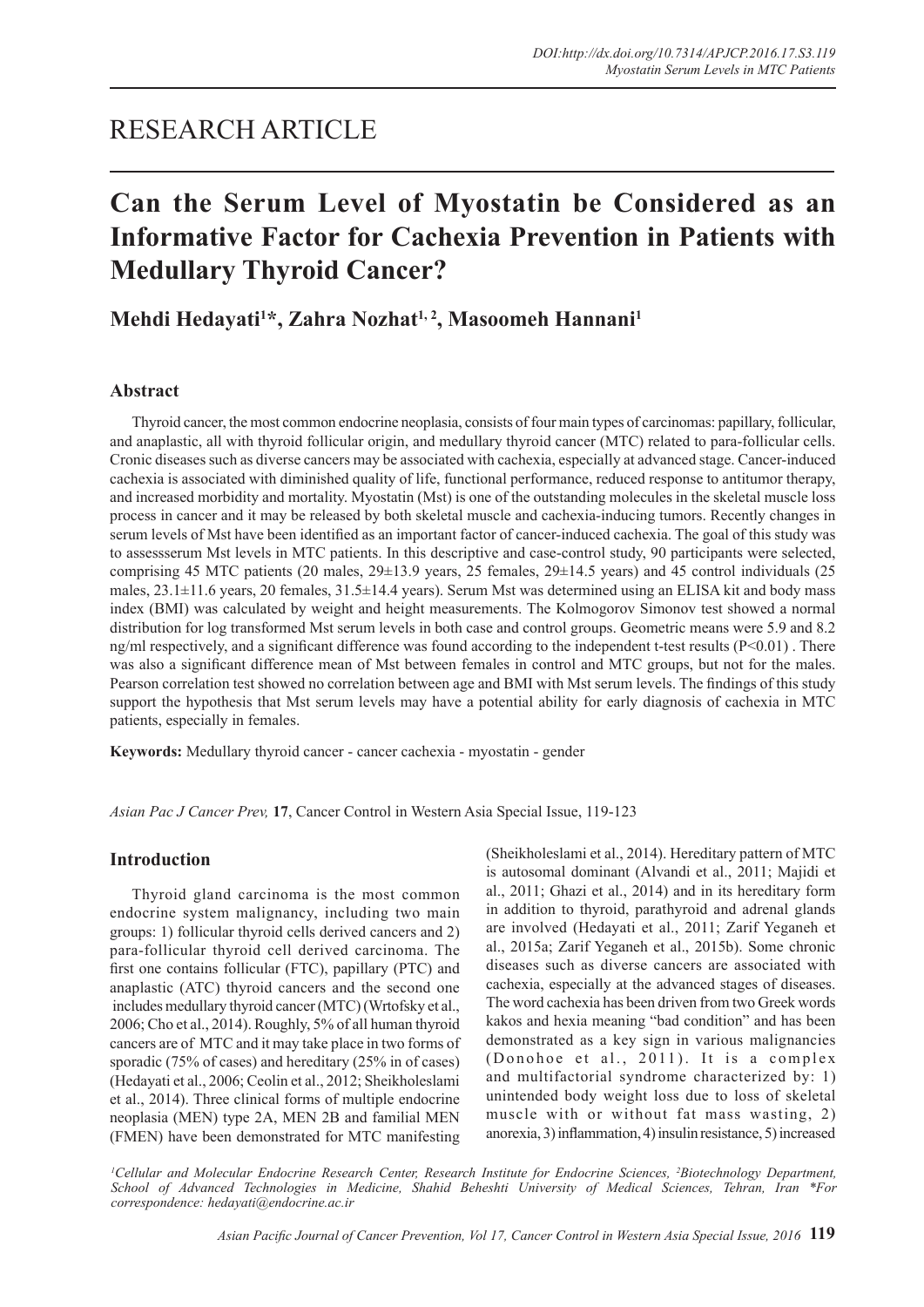muscle protein breakdown, and 6) metabolic alterations in the central nervous and immune systems. In spite of appropriate nutritional intake, it is roughly an irreversible condition showing resistance to conventional nutritional support (Donohoe et al., 2011; Baracos et al., 2013; Loumaye et al., 2015). Depending on the tumor type, around 50–80% of cancer patients are affected by skeletal muscle and adipose tissue atrophy and at least 20% of them died of cachexia (Tisdale et al., 2009; Shum et al., 2012). Cancer-induced cachexia is associated with diminished quality of life, functional performance, reduced response to antitumor therapy, and increased morbidity and mortality (Elkina et al., 2011; Penet et al., 2013; Smiyh et al., 2013). Cancer-induced cachexia may be manifested before other signs and symptoms of cancer and in the early stages of tumor growth; therefore, on the one hand, its earliest manifestation; on the other hand, its role in the death of cancer patients have made cancer cachexia as an important diagnostic factor whose early detection and control might result in the increase of quality of life and prolonged survival in affected patients (Kern et al., 1988). Nowadays, an increasing interest in therapeutic interventions has emerged with the aim to prevent, postpone or treat cancer-related body weight loss (Smith et al., 2013). However, there are many ambiguous aspects in the precise understanding of molecular mechanisms of cachexia, and its molecular basis has not been characterized completely yet (Evans et al., 2008; Loumaye et al., 2015). Recently new strategies of cachexia therapy have targeted distinct molecules such as the skeletal muscle androgen receptor, Mst, ghrelin, interleukin 6, and interleukin 1 (Baracos 2013). Mst is one of the outstanding molecules in skeletal muscle loss process in cancer and it may be released by both skeletal muscles and cachexia-inducing tumors (Argilés et al., 2014). Mst, a member of tumour growth factor β (TGF- β) family, also known as growth/differentiation factor- 8 (GDF-8), has been introduced as a strong negative regulator of skeletal muscle growth (McPherron et al., 1997; Breibart et al., 2013). In the present study, in order to diminish the subsequent adverse effects of cachexia, we assumed a correlation between the manifested cachexia in MTC patients and their Mst serum levels. If there is a significant relationship between MTC-induced cachexia and serum levels of Mst, the use of Mst inhibitors will be promising to reduce the skeletal muscle wasting and fat mass loss in the case of MTC patients.

## **Materials and Methods**

#### *Patients and sample preparation*

The present study was performed in the Cellular and Molecular Research Center (CMRC) Research Institute for Endocrine Sciences, Shahid Beheshti University of Medical Science. For the purpose of this investigation, 90 subjects were selected among which 45 were MTC patients (20 male  $29\pm13.9$  years, 25 female  $29\pm14.5$  years) who were referred from different health centers to the CMRC, and 45 volunteer controls (25 male 23.08±11.6 years, 20 female 31.5±14.4 years) without any history of cancer

and systemic disease participated in this study. Written informed consent was obtained from participants and under aseptic condition 2ml venous blood was collected and then the samples were incubated for 5min at the room temperature in order for clot formation. By centrifuging (Centrifuge 5702R, Eppendorf AG, Hamburg, Germany) at 3000 rpm for 10 min, serum was separated from plasma and stored at -80°C before analysis. The participants' body mass indexes (BMIs) were calculated after weight and height measurement.

#### *Myostatin assessment*

In order to measure the serum Mst in patients diagnosed with MTC and in the volunteer controls, we used an ELISA assay by Human

Myostatin, ELISA, CUSABIO BIOTECH, and Wuhan China Sensitivity: 0.31ng/ml.

Statistical analysis: The present study is a descriptive and case-control one. In order to design the study,

MedCalc software was applied to calculate the sample size. Continuous quantitative variable analysis and comparison of two means (two groups' means) were carried out by Kolmogorov–Smirnov and independent "t" test respectively. Pearson correlation coefficients were determined between serum levels of Mst and BMI, and age in the both MTC and control groups.

#### **Results**

According to the obtained results from MedCalc software, the sample size was calculated 45 subjects for both case and control groups (overall 90 participants). The confidence interval (type I error,  $\alpha=0.05$ ), study power (with type II error, β=0.2), mean variation and standard deviation were evaluated 95%, 80%, 1.2 and 2 respectively. The Kolmogorov–Smirnov test demonstrated that the distribution of age and BMI as continuous quantitative variables were normal and it also showed that log transformed of Mst levels had a normal distribution in both MTC and control groups. In two participants (one of them from MTCs and the other from control group) the levels of Mst were far out of the range; therefore, the related data were set aside. In the Table1, the subjects' demographic, anthropometric and biochemical data were demonstrated. The geometric mean of Mst levels between MTC and control groups were compared by independent "t" test and statistical significance of the test considered p<0.05. According to the results of independent "t" test, there was a significant difference between Mst concentration means in MTC and control groups. No significant statistical difference was observed between BMI and age means in MTC and control groups. Geometric mean of Mst in patient and control groups was 5.9 and 8.2 ng/ml, respectively with P< 0.01, showing statistically significant difference between two groups (Figure1). On the other hand, a significant difference was found between the means of serum levels of Mst in female gender of control and MTC groups  $(P=0.2)$  but such difference was not observed between males in control and MTC groups (P=0.03). According to the Pearson correlation tests, no correlation was seen between age and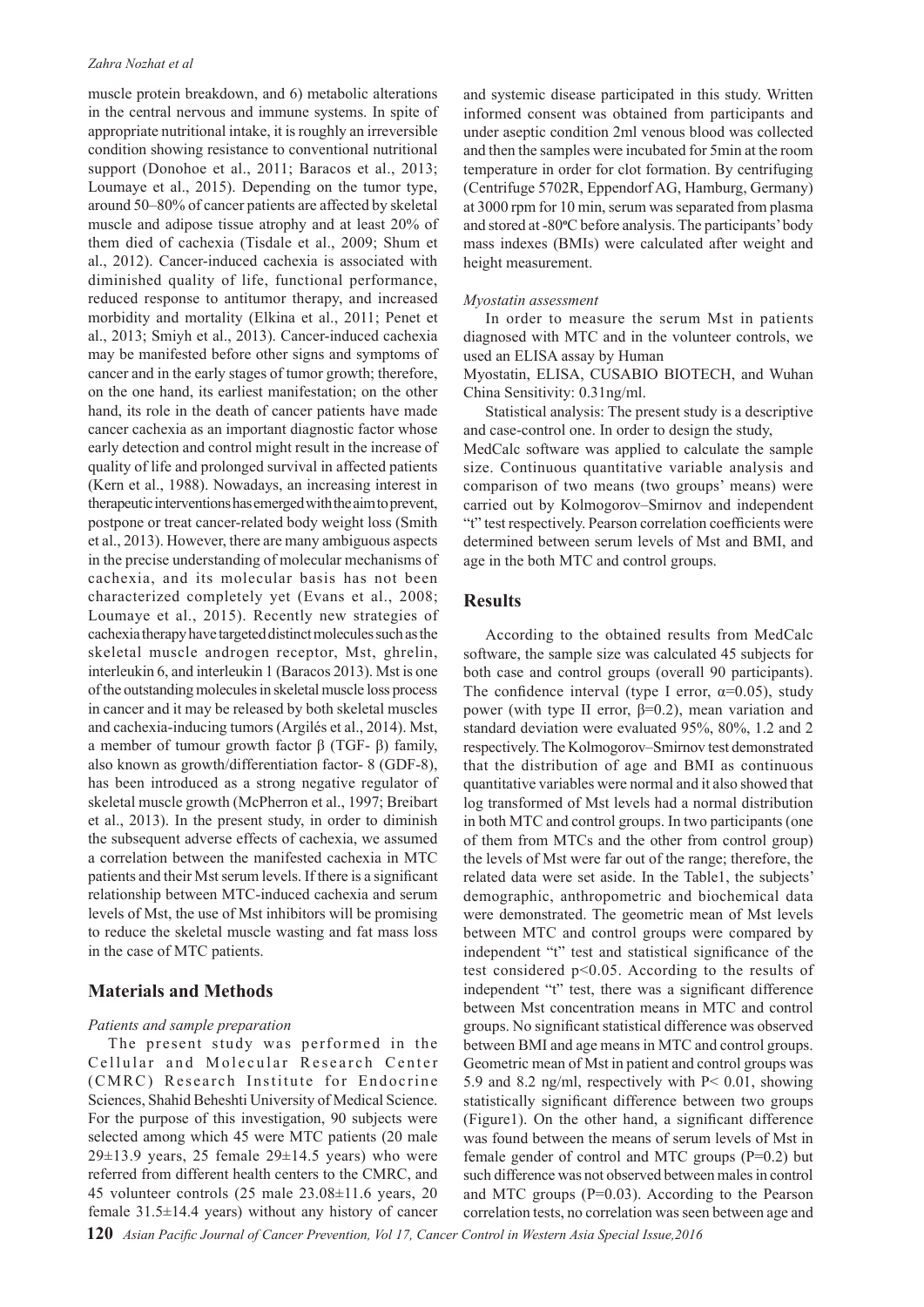|  | Table1. Demographic, Anthropometric and Biochemical Data of Cases (MTC Patients and Controls) |  |  |
|--|-----------------------------------------------------------------------------------------------|--|--|
|  |                                                                                               |  |  |

| Variables  | Unit  | <b>Subjects</b> | Minimum | Maximum | Mean | Female          | Male           |
|------------|-------|-----------------|---------|---------|------|-----------------|----------------|
| Age        | year  | control         | 20.0    | 60.0    | 32.2 | $33.0 \pm 10.5$ | $31.1\pm9.6$   |
|            |       | case            | 20.0    | 59.0    | 33.3 | $35.6 \pm 12.6$ | $30.3 \pm 7.8$ |
| <b>BMI</b> | kg/m2 | control         | 24.0    | 27.9    | 25.8 | $25.7 \pm 0.9$  | $26 \pm 1.4$   |
|            |       | case            | 24.1    | 28.9    | 26.2 | $26.4 \pm 1.2$  | $26.1 \pm 1.4$ |
| Myostatin  | ng/ml | control         | 3.1     | 18.5    | 8.2  | $9.8 \pm 5.3$   | $9+4.2$        |
|            |       | case            | 2.0     | 17.9    | 5.9  | $8.2\pm4.6$     | $6.1 \pm 4.3$  |



Figure 1. Independent t-test Showed a Significant Difference between Logarithmic Transformations of Mean Mst in MTC and Control Groups.

BMI with Mst serum levels (Figure2).

## **Discussion**

In spite of the animal studies findings showing cancer-induced muscle wasting as a significant outcome of circulating proteins produced by the host and tumor cells, the effects have not been identified completely (Lokireddy et al., 2012). According to the recent findings emphasizing Mst critical role in the cancer cachexia, in the present study we assumed that the Mst serum levels in the affected patients by MTC will be higher in comparison with healthy controls. The results of this research support our hypothesis and we found a significant difference between serum Mst concentrations in two groups. This finding is consistent with the results of many different studies which examined Mst in cancer-induced cachexia in various cancers. In 2012, Lokireddy el al. introduced the Mst as a novel tumor factor inducing cancer cachexia. In order to identify tumoral factors involved in



Figure2. Pearson Correlation Test Showed no Correlation between Age/Mst and BMI/Mst Levels in Both Control and MTC Groups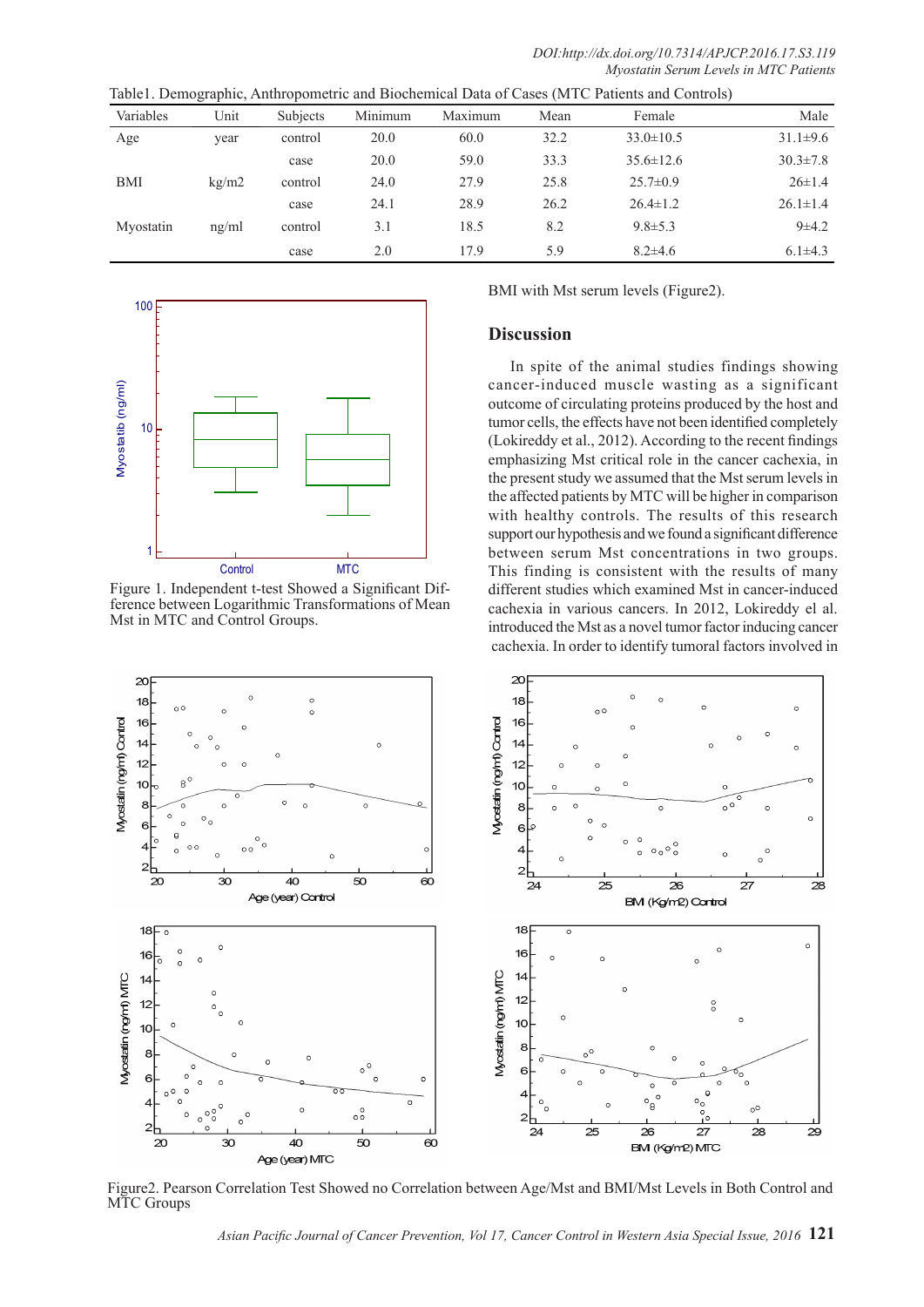#### *Zahra Nozhat et al*

cancer-induced cachexia, they investigated the secretome of C26, colon cancer cells. Abundant secretion of Mst was observed by C26 cell line. To confirm the Mst signaling during cachexia, differentiated C2C12 myotubes were treated by the medium including C26 secretom and myotubular atrophy was observed following this treatment. They also reported the induction of autophagy–lysosome pathway and reduction of the number of mitochondria in myotubes when they were treated with C26 conditional medium (Lokireddy et al., 2012). Aversa et al studied Mst signaling in muscle samples obtained from gastric and lung cancer patients. The expression of Mst in patients who suffered from gastric cancer significantly increased but in lung cancer there was no difference between Mst levels in patients and controls. Such different expression of Mst was attributed to different patterns of molecular changes within the muscle in different cancer types (Aversa et al., 2012). In another study performed by Bonetto and Aversa's teamwork, a reduction in Mst mRNA expression in skeletal muscle of gastric cancer patients was reported. They found this result surprising and despite the ambiguous reasons they suggested that such different results may be due to some factors such as posttranslational modifications, disease stage and or muscle activation to maintain the homeostasis (Bonetto et al., 2103). We found very few studies investigated the relationship between thyroid disorders and Mst. Carneiro et al, demonstrated an increased levels of Mst expression in hyperthyroidism rats associated muscle wasting (Carneiro et al., 2008). To our knowledge no study was found to have investigated the relationship between Mst serum levels and thyroid cancer cachexia previously.

In this study, not only we found that there is statistically a significant difference between Mst serum levels in MTC and control groups, but also we observed a difference between this molecule concentrations among females in two groups. The latter difference can be attributed to lower muscle mass in the females, which can be affected by cancer condition sooner than males. Forasmuch as MTC has a low incidence, in this study cancer stage did not equal in all cases, and this can be considered as a limitation of the research.

In conclusion, this investigation has shown that serum levels of Mst can be considered as an early diagnosis biomarker for identifying cancer-induced cachexia in MTC patients. This study can be a starting point for more investigations in order to introduce Mst as a significant tumor factor inducing cancer cachexia.

## **Acknowledgment**

This work was supported by the Cellular and Molecular Research Center (CMRC) Research Institute for Endocrine Sciences, and Shahid Beheshti University of Medical Science. The authors appreciate the kind cooperation of the endocrinologist, healthy volunteer participants and patients affected by MTC. They also give thanks to the CMRC.There is no conflict of interest to declare for any of the authors.

### **References**

- Alvandi E, Akrami SM, Chiani M, et al (2011). Molecular analysis of the RET proto-oncogene key exons in patients with medullary thyroid carcinoma: a comprehensive study of the Iranian population. *Thyroid,* **21**, 373-82.
- Argilés JM, Busquets S, Stemmler B, López-Soriano FJ, (2014). Cancer cachexia: understanding the molecular basis. *Nat Rev Cancer,* **14**, 754-62.
- Aversa Z, Bonetto A, Penna F, et al (2012). Changes in myostatin signaling in non-weight-losing cancer patients. *Ann Surg Oncol,***19**, 1350–6.
- Baracos VE, (2013). Clinical Trials of Cancer Cachexia Therapy, Now and Hereafter. *J Clin Oncol*, **31**, 1257-8.
- Bonetto A, Penna F, Aversa Z, et al (2013). Early changes of muscle insulin-like growth factor-1 and myostatin gene expression in gastric cancer patients. *Muscle Nerve*, **48**, 387-92.
- Breitbart A, Scharf GM, Duncker D et al, (2013). Highly specific detection of myostatin prodomain by an immunoradiometric sandwich assay in serum of healthy individuals and patients. *Plos One,* **8,** e80454-9.
- Carneiro I, Castro-Piedras I, Muñoz A, et al (2008). Hypothyroidism is associated with increased myostatin expression in rats. *J Endocrinol Invest,* **31**, 773-8.
- Ceolin L, Siqueira DR, Romitti M, Ferreira CV, Maia AL (2012). Molecular basis of medullary thyroid carcinoma: the role of RET polymorphisms. *Int J Mol Sci*, **13**, 221-39.
- Cho YA, Kong SY, Shin A, et al (2014). Biomarkers of thyroid function and autoimmunity for predicting high-risk groups of thyroid cancer: a nested case-control study. *BMC cancer,* **14**, 873.
- Donohoe CL, Ryan AM, Reynolds JV, (2011). Cancer cachexia: mechanisms and clinical implications. *Gastroenterol Res Pract*, **2011**,60143-4
- Elkina Y, von Haehling S, Anker SD, Springer J, (2011). The role of myostatin in muscle wasting: an overview. *J Cachexia Sarcopenia Muscle*, **2**, 143-51.
- Evans WJ, Morley JE, Argilés J, et al (2008). *Cachexia: a new definition. Clin Nutr*, **27**, 793-9.
- Ghazi AA, Bagheri M, Tabibi A, Sarvghadi F, et al (2014). Multiple endocrine neoplasia type 2A in an Iranian family: clinical and genetic studies. *Arch Iran Med,* **17**, 378-82.
- Hedayati M, Nabipour I, Rezaei-Ghaleh N, Azizi F (2006). Germline RET mutations in exons 10 and 11: an Iranian survey of 57 medullary thyroid carcinoma cases. *Med J Malaysia*, **61**, 564-9.
- Hedayati M, Zarif Yeganeh M, SheikholEslami S, et al (2011). Predominant RET germline mutations in exons 10, 11, and 16 in Iranian patients with hereditary medullary thyroid carcinoma. *J Thyroid Res*, **2011,** 26424-8.
- Kern KA, Norton JA, (1988). Cancer cachexia. *J Parenter Enteral Nutr,* **12**, 286-98.
- Lokireddy S, Wijesoma IW, Bonala S, et al, (2012). Myostatin is a novel tumoral factor that induces cancer cachexia. *Biochem J*, **446**, 23-36.
- Loumaye A, de Barsy M, Nachit M, et al (2015). Role of Activin A and Myostatin in human cancer cachexia. *J Clin Endocrinol Metab,* **100**, 2030-8.
- Majidi M, Haghpanah V, Hedayati M, et al (2011). A family presenting with multiple endocrine neoplasia type 2B: A case report. *J Med Case Rep*, **5**, 587-92.
- McPherron AC, Lawler AM, Lee SJ, (1997). Regulation of skeletal muscle mass in mice by a new TGF-beta superfamily